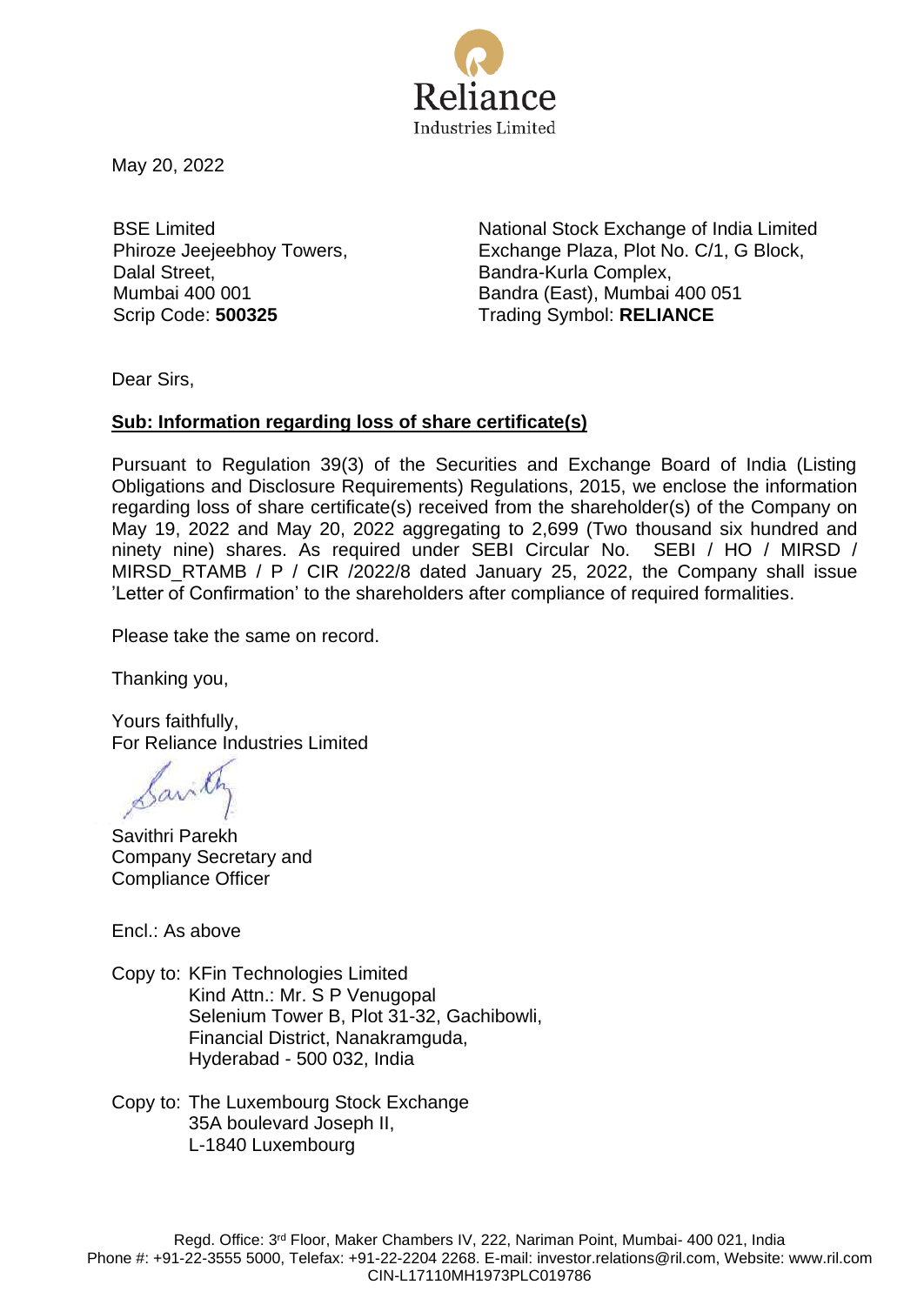| Annexure to our letter dated May 20, 2022 for loss of share certificate(s) |           |                                                                           |                                    |                           |                                   |                              |                                                                  |                       |  |  |
|----------------------------------------------------------------------------|-----------|---------------------------------------------------------------------------|------------------------------------|---------------------------|-----------------------------------|------------------------------|------------------------------------------------------------------|-----------------------|--|--|
|                                                                            |           |                                                                           | <b>RELIANCE INDUSTRIES LIMITED</b> |                           |                                   |                              |                                                                  |                       |  |  |
|                                                                            |           | Details of Share certificate(s) lost - May 19, 2022<br>Distinctive No.(s) |                                    |                           |                                   |                              |                                                                  |                       |  |  |
| Sr.<br>No.                                                                 | Folio No. | Name                                                                      | Jt. Name -1                        | Jt. Name -2               | No. of<br><b>Shares</b>           | Certificate<br><b>No.(s)</b> | From                                                             | To                    |  |  |
| 1                                                                          |           | 840505 DEBASHISH MUKERJI                                                  | <b>JAYANTI MUKERJI</b>             |                           | 60                                |                              | 66441849 6856659826                                              | 6856659885            |  |  |
| $\overline{2}$                                                             |           | 840505 DEBASHISH MUKERJI                                                  | <b>JAYANTI MUKERJI</b>             |                           | 60                                | 67093713                     |                                                                  | 6910867883 6910867942 |  |  |
| 3                                                                          |           | 1626850 LILAVATI CHIMANLAL MISTRI                                         | NARENDRA CHIMANLAL MISTRI          | NARENDRA CHIMANLAL MISTRI | 9                                 | 6347474                      | 134419284                                                        | 134419292             |  |  |
| $\overline{4}$                                                             |           | 1626850 LILAVATI CHIMANLAL MISTRI                                         | NARENDRA CHIMANLAL MISTRI          | NARENDRA CHIMANLAL MISTRI | 9                                 |                              | 61963327 2181858972                                              | 2181858980            |  |  |
| 5                                                                          |           | 1626850 LILAVATI CHIMANLAL MISTRI                                         | NARENDRA CHIMANLAL MISTRI          | NARENDRA CHIMANLAL MISTRI | 18                                | 66581334                     | 6866985979                                                       | 6866985996            |  |  |
| 6                                                                          |           | 4635744 RAMAKUMARI P                                                      |                                    |                           | 5                                 | 718614                       | 17941806                                                         | 17941810              |  |  |
| $\overline{7}$                                                             |           | 4635744 RAMAKUMARI P                                                      |                                    |                           | 3                                 | 1106702                      | 26398412                                                         | 26398414              |  |  |
| 8                                                                          |           | 4635744 RAMAKUMARI P                                                      |                                    |                           | 8                                 |                              | 62110305 2183621196 2183621203                                   |                       |  |  |
| 9                                                                          |           | 4635744 RAMAKUMARI P                                                      |                                    |                           | 16                                | 66785766                     | 6886442783                                                       | 6886442798            |  |  |
| 10                                                                         |           | 7002467 LAKSHMI SUBRAMANIAN                                               |                                    |                           | 5                                 | 3254550                      | 50487858                                                         | 50487862              |  |  |
| 11                                                                         |           | 7002467 LAKSHMI SUBRAMANIAN                                               |                                    |                           | 20                                | 5241207                      | 86122843                                                         | 86122862              |  |  |
| 12                                                                         |           | 7002467 LAKSHMI SUBRAMANIAN                                               |                                    |                           | 6                                 | 5241208                      | 86122863                                                         | 86122868              |  |  |
| 13                                                                         |           | 7002467 LAKSHMI SUBRAMANIAN                                               |                                    |                           | 27                                | 6556592                      | 137689594                                                        | 137689620             |  |  |
| 14                                                                         |           | 7002467 LAKSHMI SUBRAMANIAN                                               |                                    |                           | 50                                | 11618219                     | 210085648                                                        | 210085697             |  |  |
| 15                                                                         |           | 7002467 LAKSHMI SUBRAMANIAN                                               |                                    |                           | 8                                 | 11618220                     | 210085698                                                        | 210085705             |  |  |
| 16                                                                         |           | 7002467 LAKSHMI SUBRAMANIAN                                               |                                    |                           | 15                                | 12796115                     | 257671362                                                        | 257671376             |  |  |
| 17                                                                         |           | 22941615 VINABEN CHAMPAKLAL SHAH                                          |                                    |                           | 20                                | 8122004                      | 59902359                                                         | 59902378              |  |  |
| 18                                                                         |           | 22941615 VINABEN CHAMPAKLAL SHAH                                          |                                    |                           | 10                                | 8122004                      | 59902439                                                         | 59902448              |  |  |
| 19                                                                         |           | 22941615 VINABEN CHAMPAKLAL SHAH                                          |                                    |                           | 20                                | 8122004                      | 59902459                                                         | 59902478              |  |  |
| 20<br>21                                                                   |           | 22941615 VINABEN CHAMPAKLAL SHAH<br>22941615 VINABEN CHAMPAKLAL SHAH      |                                    |                           | 20<br>10                          | 8122005<br>8122005           | 59902419<br>59902449                                             | 59902438<br>59902458  |  |  |
| 22                                                                         |           | 22941615 VINABEN CHAMPAKLAL SHAH                                          |                                    |                           | 20                                | 8122005                      | 59903259                                                         | 59903278              |  |  |
| 23                                                                         |           | 22941615 VINABEN CHAMPAKLAL SHAH                                          |                                    |                           | 25                                | 13220103                     | 290418245                                                        | 290418269             |  |  |
| 24                                                                         |           | 22941615 VINABEN CHAMPAKLAL SHAH                                          |                                    |                           | 50                                |                              | 53901079 1265471872                                              | 1265471921            |  |  |
| 25                                                                         |           | 22941615 VINABEN CHAMPAKLAL SHAH                                          |                                    |                           | 50                                | 53901080                     | 1265471922                                                       | 1265471971            |  |  |
| 26                                                                         |           | 22941615 VINABEN CHAMPAKLAL SHAH                                          |                                    |                           | 25                                | 53901081                     | 1265471972                                                       | 1265471996            |  |  |
| 27                                                                         |           | 24893685 KETKI MINESH SHAH                                                | MINESH NATVERLAL SHAH              |                           | 12                                | 13218102                     | 290388714                                                        | 290388725             |  |  |
| 28                                                                         |           | 24893855 MINESH NATVERLAL SHAH                                            | KETKI MINESH SHAH                  |                           | 12                                | 13218103                     | 290388726                                                        | 290388737             |  |  |
| 29                                                                         |           | 24935540 KETKI MINESH SHAH                                                | M N SHAH                           |                           | 12                                | 13218104                     | 290388738                                                        | 290388749             |  |  |
| 30                                                                         |           | 24935574 MINESH NATVARLAL SHAH                                            | AJIT J SHAH                        |                           | 12                                | 13218105                     | 290388750                                                        | 290388761             |  |  |
| 31                                                                         |           | 28540337 NIMESH RAY                                                       |                                    |                           | 66                                | 66601153                     | 6868470976                                                       | 6868471041            |  |  |
| 32                                                                         |           | 33818726 USHABEN PIYUSHKUMAR JANI                                         | PIYUSH NANDSHANKER JANI            |                           | 9                                 | 7481156                      | 147004597                                                        | 147004605             |  |  |
| 33                                                                         |           | 33818726 USHABEN PIYUSHKUMAR JANI                                         | PIYUSH NANDSHANKER JANI            |                           | 9                                 |                              | 61944588 2181683706                                              | 2181683714            |  |  |
| 34                                                                         |           | 33818726 USHABEN PIYUSHKUMAR JANI                                         | PIYUSH NANDSHANKER JANI            |                           | 18                                | 66559607                     | 6865379710                                                       | 6865379727            |  |  |
| 35                                                                         |           | 35354514 TILAK RAJ KHURANA                                                |                                    |                           | 12                                | 10019479                     | 180848641                                                        | 180848652             |  |  |
| 36                                                                         |           | 35354514 TILAK RAJ KHURANA                                                |                                    |                           | 15                                | 13192143                     | 289764057                                                        | 289764071             |  |  |
| 37                                                                         |           | 35354514 TILAK RAJ KHURANA                                                |                                    |                           | 50                                |                              | 53713202 1258345435 1258345484                                   |                       |  |  |
| 38                                                                         |           | 35354514 TILAK RAJ KHURANA                                                |                                    |                           | 15                                |                              | 53713203 1258345485 1258345499                                   |                       |  |  |
| 39                                                                         |           | 35354514 TILAK RAJ KHURANA<br>38733290 MOHANSINH NATHUSINH RATHOD         |                                    |                           | 20 <sup>1</sup><br>$\overline{7}$ |                              | 53713204 1258345500 1258345519                                   | 148832338 148832344   |  |  |
| 40 I<br>41                                                                 |           | 38733290 MOHANSINH NATHUSINH RATHOD                                       |                                    |                           | $\mathbf{1}$                      | 7699801 <br>12508396         | 256265935                                                        | 256265935             |  |  |
| 42                                                                         |           | 38733290 MOHANSINH NATHUSINH RATHOD                                       |                                    |                           | 92                                |                              | 66570117 6866214503 6866214594                                   |                       |  |  |
| 43                                                                         |           | 52046122 JASVANTIBEN KANTIBHAI                                            |                                    |                           | 40                                |                              | 10868365 194873057                                               | 194873096             |  |  |
| 44                                                                         |           | 52046122 JASVANTIBEN KANTIBHAI                                            |                                    |                           | 10                                |                              | 53334366 1248429795 1248429804                                   |                       |  |  |
| 45                                                                         |           | 52046122 JASVANTIBEN KANTIBHAI                                            |                                    |                           | 30                                |                              | 53334367 1248429805 1248429834                                   |                       |  |  |
| 46                                                                         |           | 52046122 JASVANTIBEN KANTIBHAI                                            |                                    |                           | 80                                |                              | 62207151 2184906798 2184906877                                   |                       |  |  |
| 47                                                                         |           | 54362536 SUSHILA DEVI                                                     |                                    |                           | 40                                |                              | 62210841 2185261913 2185261952                                   |                       |  |  |
| 48                                                                         |           | 54362536 SUSHILA DEVI                                                     |                                    |                           | 40                                |                              | 66646819 6873361547 6873361586                                   |                       |  |  |
| 49                                                                         |           | 55267642 SMITABEN ARUNKUMAR PATEL                                         | MINABEN DINESHKUMAR PATEL          |                           | 58                                |                              | 62328838 2194636820 2194636877                                   |                       |  |  |
|                                                                            |           | 50 71980375 C CHETAN RAO                                                  |                                    |                           | 5                                 |                              | 50586118 1160867202 1160867206                                   |                       |  |  |
| 51                                                                         |           | 71980375 C CHETAN RAO                                                     |                                    |                           | 5 <sup>5</sup>                    |                              | 66740928 6883032388 6883032392                                   |                       |  |  |
| 52                                                                         |           | 88299302 GAJA DHAR PAREEK                                                 | <b>PUSHPA PAREEK</b>               |                           | 20                                |                              | 59252419 1930910668 1930910687                                   |                       |  |  |
| 53                                                                         |           | 88299302 GAJA DHAR PAREEK                                                 | PUSHPA PAREEK                      |                           | 20                                |                              | 62103699 2183534783 2183534802                                   |                       |  |  |
| 54                                                                         |           | 88299302 GAJA DHAR PAREEK                                                 | PUSHPA PAREEK                      |                           | 40                                |                              | 66777898 6885924835 6885924874                                   |                       |  |  |
|                                                                            |           | 55   101534726 SUNMUGAM                                                   | P SUNDAR                           |                           | 54                                |                              | 66833319 6890590191                                              | 6890590244            |  |  |
|                                                                            |           | 56 103274063 KRISHAN MURARI                                               |                                    |                           | 36                                |                              | 66406804 6853207181 6853207216                                   |                       |  |  |
|                                                                            |           | 57 105399785 SUNIL NAMDEO BATTASE<br>58 106537782 YOGESH CHANDRA JOSHI    | <b>DEEPAK P MORE</b>               |                           | 18<br>45                          |                              | 57752189 1601484593 1601484610<br>57622027 1597616568 1597616612 |                       |  |  |
|                                                                            |           | 59 106537782 YOGESH CHANDRA JOSHI                                         |                                    |                           | 45                                |                              | 62283374 2191161253 2191161297                                   |                       |  |  |
|                                                                            |           | 60 123420163 VINABEN CHAMPAKLAL SHAH                                      |                                    |                           | 18                                |                              | 57712229 1600245374 1600245391                                   |                       |  |  |
|                                                                            |           | 61 123420163 VINABEN CHAMPAKLAL SHAH                                      |                                    |                           | 18                                |                              | 61989773 2182157028 2182157045                                   |                       |  |  |
|                                                                            |           | 62 123420163 VINABEN CHAMPAKLAL SHAH                                      |                                    |                           | 36                                |                              | 66615142 6869558339 6869558374                                   |                       |  |  |
|                                                                            |           |                                                                           | <b>TOTAL</b>                       |                           | 1589                              |                              |                                                                  |                       |  |  |